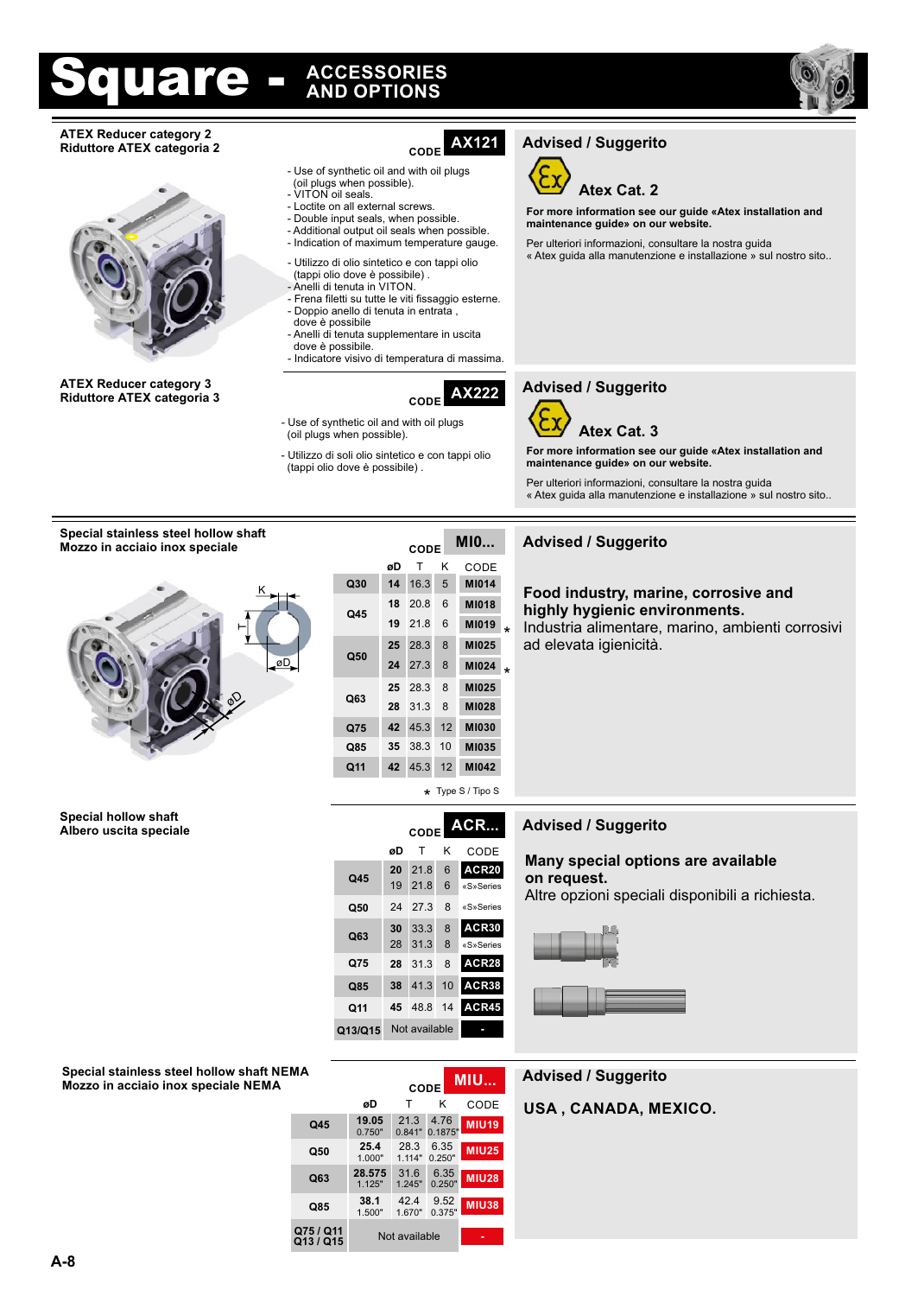| iquare -                                                                                               | <b>ACCESSORIES</b><br><b>AND OPTIONS</b>                                                                                                                                                                                                  |                                                                                                                          |
|--------------------------------------------------------------------------------------------------------|-------------------------------------------------------------------------------------------------------------------------------------------------------------------------------------------------------------------------------------------|--------------------------------------------------------------------------------------------------------------------------|
| Oil for low temperature and food<br>Olio per basse temperature e alimenti                              | <b>OB150</b><br><b>CODE</b><br>Agip Blasia 150<br><b>Shell Omala</b><br>Oil for low temperature<br>Olio per basse temperature                                                                                                             | <b>Advised / Suggerito</b><br>Low temperature.<br>Basse temperature.                                                     |
|                                                                                                        | <b>OF320</b><br>CODE<br><b>Mobil SHC Cibus 320</b><br>Oil for food<br>Olio per alimenti                                                                                                                                                   | Oil for food.<br>Olio per alimenti.                                                                                      |
|                                                                                                        | <b>OS320</b><br>CODE<br>Shell Omala 320<br>Synthetic oil only available for Q13 and Q15<br>Olio sintetico disponibile solo per Q13 e Q15                                                                                                  | All plugs closed, low internal pressure.<br>Tappi chiusi, bassa pressione interna.                                       |
| <b>NEMA input flange</b><br>Flangia entrata NEMA<br>Q45<br>Q50<br>Q63<br>Q85<br>Q75 / Q11<br>Q13 / Q15 | CODE FLENU<br>W<br>X<br>Y<br>56C-0.625<br>56C-0.625<br>56C-0.625 143/5TC-0.875<br>56C-0.625 143/5TC-0.875 182/4TC-1.125<br>Not available                                                                                                  | <b>Advised / Suggerito</b><br>USA, CANADA, MEXICO.                                                                       |
| Input shaft Viton oil seals<br>Anelli di tenuta in entrata Viton                                       | <b>ATVIE</b><br><b>CODE</b><br>Type (1pcs)<br>20x37x06<br>Q30<br>Q45<br>25x40x7<br>30x40x7<br>$(1/7+1/30)$<br>Q50<br>25x40x7<br>(1/36÷1/100)<br>Q63<br>35x47x7<br>40x68x10<br>Q75<br>Q85 / Q11<br>45x75x10<br>Q13 / Q15<br>Not available  | <b>Advised / Suggerito</b><br>For ambient temperature >40°C<br>Per temperatura ambiente >40°C                            |
| <b>Output shaft Viton oil seals</b><br>Anelli di tenuta uscita Viton                                   | <b>ATVIU</b><br>CODE<br><b>Type</b> $(2pcs)$<br>25x40x7(1pcs)<br>Q30<br>25x47x7(1pcs)<br>Q45<br>30x40x7<br>40x55x7<br>Q <sub>50</sub><br>Q63<br>45x62x7<br>Q75<br>50x72x8<br>Q85<br>55x80x8<br>Q11<br>65x85x10<br>Q13 / Q15 Not available | <b>Advised / Suggerito</b><br>For ambient temperature >40°C<br>Per temperatura ambiente >40°C                            |
| Double output shaft seals<br>Doppio anello di tenuta sul mozzo                                         | 2ATUS<br><b>CODE</b><br>Type (2pcs)<br>Q30<br>Q45<br>Not available<br>Q50<br>Q63<br>45x62x7<br>Q75<br>Not available<br>55x80x8<br>Q85<br>Q11<br>65x85x10<br>Q13 / Q15 Not available                                                       | <b>Advised / Suggerito</b><br>Stronger oil leaks protection.<br>Protezione con doppio anello di tenuta.<br>Oil<br>Grease |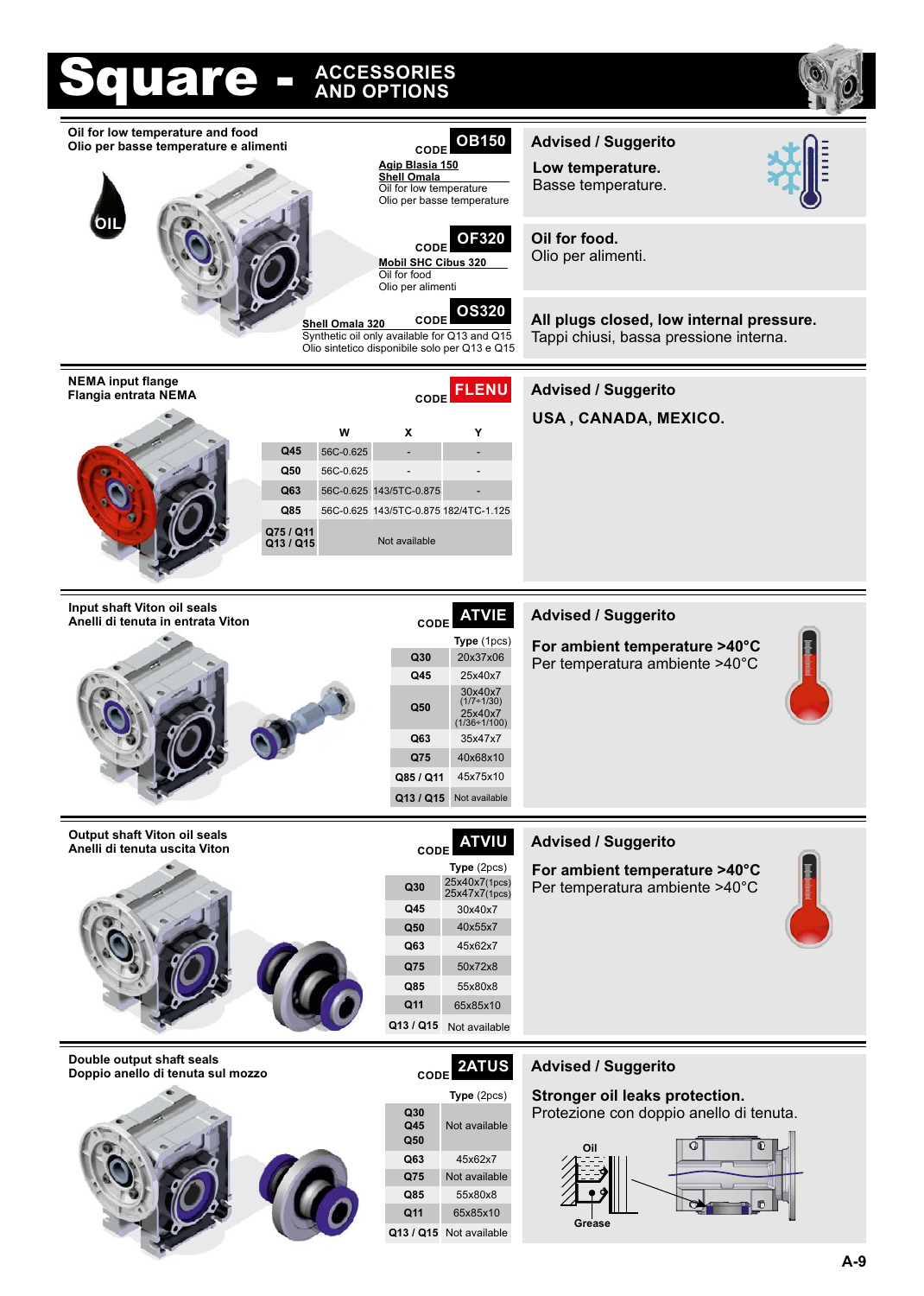#### **CODE Advised / Suggerito Life lubrificated bearings 2CRSU Cuscinetti lubrificati a vita** 6006 **Type** (2pcs) 6009 **Q30 Q50 Q63 Q75 Q45 Q13 / Q15** Not available 6008 6010 **Q85** 6011 **Ideal for B6 e B7 position.** Ideale per posizione B6 e B7. **2Z Q11** 6013 Square - **AND OPTIONS ACCESSORIES Q75** 6008 **Q63** 6204 **Q75** 6205 **CODE Advised / Suggerito** 6202 6201 **Type** (2pcs) AV32207 **Q30 Q50 Q13/Q15 Q45** 6204 **CODE Advised / Suggerito** 6005 6005<br>(1/36÷1/100) 61904 **Type** (2pcs) 6007 **Q30 Q50 Q63 Q45** (1/7÷1/30) 61906 **Life lubrificated bearings Cuscinetti lubrificati a vita Life lubrificated bearings Cuscinetti lubrificati a vita Q13** AV32010 **Ideal for V5 vertical position .** Ideale per posizione verticale V5. **Ideal for V6 vertical position .** Ideale per posizione verticale V6. **2Z Q11 Q85** AV30206 **Q11 Q85** AV32009 **MONV6 MONV5 For ambient temperature >40°C** Per temperatura ambiente >40°C **CODE 2ATUV Advised / Suggerito Twin Viton seal-shield for IP 69K Doppio anello di tenuta Viton armatura AISI 316T Q85** 55x80x14.5 **Q45** 30x47x10 **Type** (2pcs) **Q30 Q50** 40x55x10 **Q63** 45x62x14.5 KQ450209 **CODE** KQ750209 **Q45 Q15 Q50 Q75 Q85** KQ500209 K0850209 **Protection cup Tappo di protezione alle constitutione di constitutione di constitutione di constitutione di constitutione di constitutione di constitutione di constitutione di constitutione di constitutione di constitutione di constit Q63** K0630209 **Advised / Suggerito Hand protection.** Protezione delle mani. **Q11** K1100209 **Q13** KQ130209 Not available Not available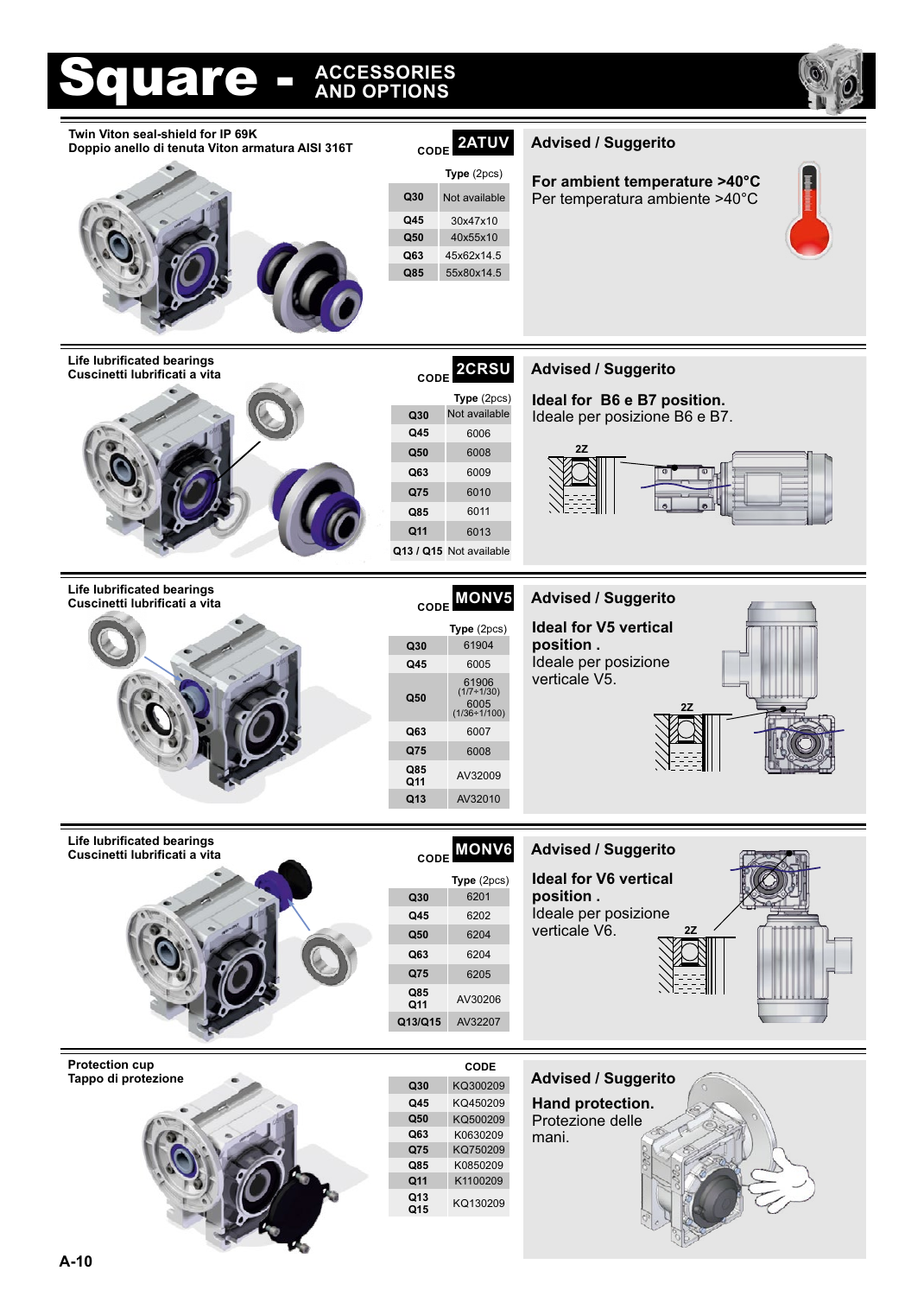



Q75/Q13/Q15 Not available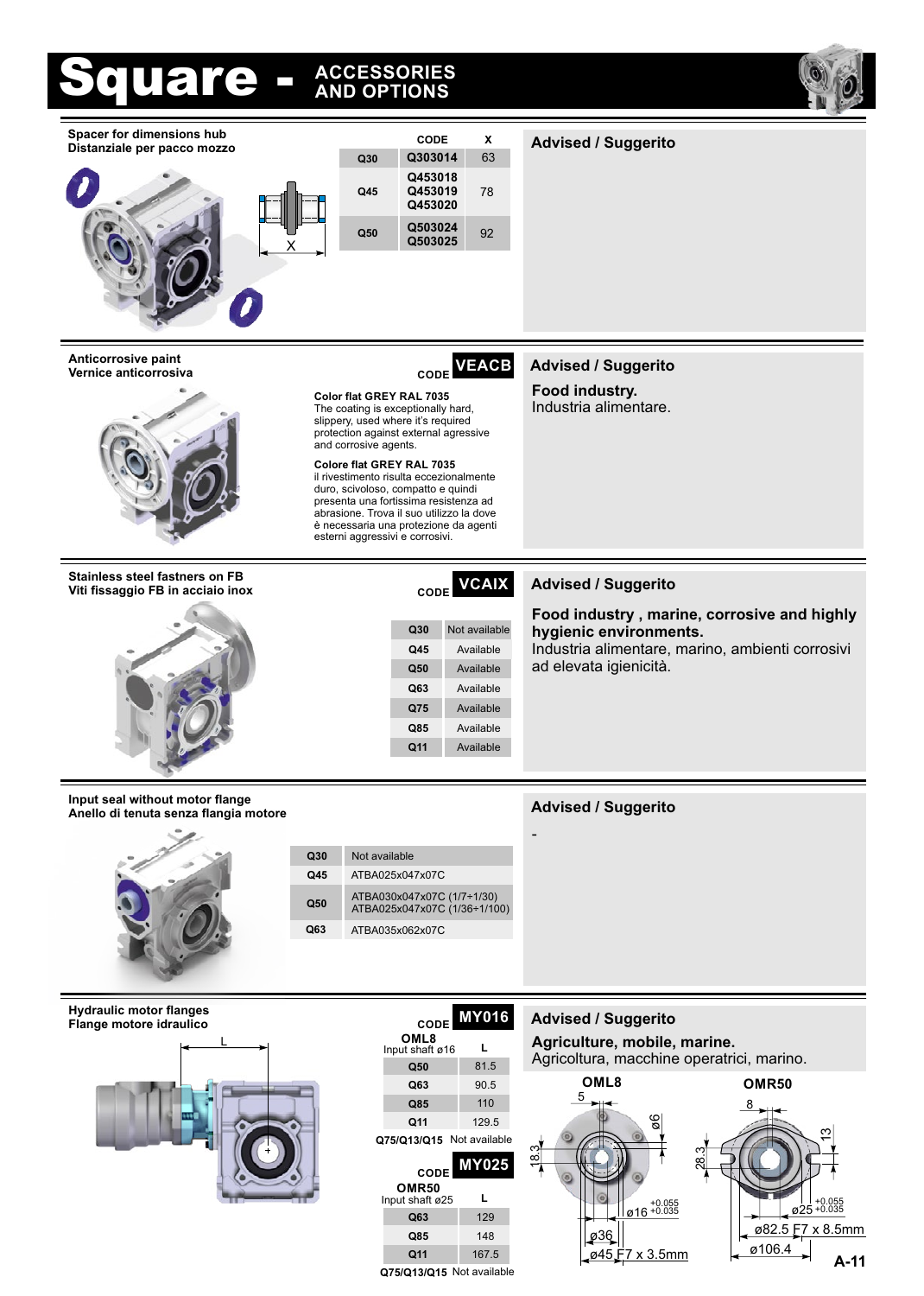

**Flanges for servomotors Flange per servomotori**





|               |                          |                    |            |     |     |     |            |    |     |      |      | Type  | Q30  | Q45 | Q50  | Q63   | Q75         | Q85   |
|---------------|--------------------------|--------------------|------------|-----|-----|-----|------------|----|-----|------|------|-------|------|-----|------|-------|-------------|-------|
| Input flanges | <b>Bushing</b>           | Coupling           | Motor      |     |     |     |            |    |     |      |      | Nm    | 21   | 41  | 72   | 147   | 270         | 347   |
| Kit Code      | Kit Code                 | Kit Code           | shaft Ø    | A   | B   | C   | ØD         | Ε  | F   | G    |      |       |      |     | H    |       |             |       |
| K0304071      | <b>KBR0914G</b>          | K0305190L          | Ø9         | 40  | 63  | 58  | Ø14        | 30 | 4   | 20   | 4.7  | M5x12 | 68   |     |      |       |             |       |
| K0304072      | <b>KBR1114G</b>          | K0305190L          | Ø11        | 60  | 75  | 70  | Ø14        | 30 | 4.5 | 20   | 4.7  | M5x12 | 68   |     |      |       |             |       |
| K0304073      |                          | K0305190L          | Ø14        | 50  | 70  | 60  | Ø14        | 32 | 4.5 | 28.5 | 13.2 | M5x12 | 76.5 |     |      |       |             |       |
| K0504072      | <b>KBR1114G</b>          | KC355190L          | Ø11        | 60  | 75  | 70  | <b>Ø14</b> | 44 | 4.5 | 23   | 9    | M5x12 |      | 85  |      |       |             |       |
| K0504073      |                          | KC355190L          | Ø14        | 50  | 70  | 70  | <b>Ø14</b> | 44 | 4.5 | 23   | 9    | M5x12 |      | 85  |      |       |             |       |
| K0504074      | ×.                       | KC355190L          | Ø14        | 80  | 100 | 85  | Ø14        | 44 | 4.5 | 23   | 9    | M6x12 |      | 85  |      |       |             |       |
| K0504072      | <b>KBR1119G</b>          | K0505190L          | Ø11        | 60  | 75  | 70  | Ø19        | 48 | 4.5 | 23   | 9    | M5x12 |      |     | 88.5 |       |             |       |
| K0504072      |                          | KBR1419G K0505190L | Ø14        | 60  | 75  | 70  | Ø19        | 48 | 4.5 | 23   | 9    | M5x12 |      |     | 88.5 |       |             |       |
| K0504073      |                          | KBR1419G K0505190L | Ø14        | 50  | 70  | 70  | Ø19        | 48 | 4.5 | 23   | 9    | M5x12 |      |     | 88.5 |       |             |       |
| K0504074      | <b>KBR1419G</b>          | K0505190L          | Ø14        | 80  | 100 | 85  | Ø19        | 48 | 4.5 | 23   | 9    | M6x12 |      |     | 88.5 |       |             |       |
| K0504075      | $\overline{\phantom{a}}$ | K0505190L          | Ø19        | 95  | 115 | 100 | Ø19        | 48 | 4.5 | 23   | 9    | M8x12 |      |     | 88.5 |       |             |       |
| K0504078      | ٠                        | K0505190L          | Ø19        | 70  | 90  | 80  | Ø19        | 48 | 4.5 | 23   | 9    | M6x12 |      |     | 88.5 |       |             |       |
| K0634072      |                          | KBR1422G KC405190L | Ø14        | 60  | 75  | 90  | 022        | 58 | 4.5 | 25   | 9    | M5x12 |      |     |      | 104.5 |             |       |
| K0634073      |                          | KBR1422G KC405190L | Ø14        | 50  | 70  | 80  | 022        | 58 | 4.5 | 25   | 9    | M5x12 |      |     |      | 104.5 |             |       |
| K0634074      |                          | KBR1422G KC405190L | Ø14        | 80  | 100 | 85  | 022        | 58 | 4.5 | 25   | 9    | M6x12 |      |     |      | 104.5 |             |       |
| K0634075      |                          | KBR1922G KC405190L | Ø19        | 95  | 115 | 100 | 022        | 58 | 4.5 | 25   | 9    | M8x12 |      |     |      | 104.5 |             |       |
| K0634076      |                          | KC405190L          | <b>Ø22</b> | 110 | 145 | 130 | <b>Ø22</b> | 63 | 4.5 | 30   | 14   | M8x14 |      |     |      | 109.5 |             |       |
| K0634078      |                          | KBR1922G KC405190L | Ø19        | 70  | 90  | 90  | Ø22        | 58 | 4.5 | 25   | 9    | M6x12 |      |     |      | 104.5 |             |       |
| K0854075      |                          | KBR1924G KC505190L | Ø19        | 95  | 115 | 100 | 024        | 60 | 4.5 | 26   | 9.5  | M8x14 |      |     |      |       | 124.5 124.5 |       |
| K0854076      |                          | KBR2224G KC505190L | 022        | 110 | 145 | 130 | 024        | 64 | 5   | 30   | 13.5 | M8x14 |      |     |      |       | 128.5       | 128.5 |
| K0854077      |                          | KC505190L          | 024        | 130 | 165 | 140 | 024        | 60 | 5   | 26   | 9.5  | M8x14 |      |     |      |       | 124.5       | 124.5 |
| K0854077      | ٠                        | KC505190L          | <b>Ø24</b> | 130 | 165 | 140 | <b>Ø24</b> | 60 | 5   | 26   | 9.5  | M8x14 |      |     |      |       | 124.5       | 124.5 |
|               | ٠                        | ٠                  |            |     |     |     |            |    |     |      |      |       |      |     |      |       |             |       |



Supplied with<br>reduction bushing Fornito con bussola di riduzione

Coupling Giunto



Fixing holes<br>shifted by 35° Fori fissaggio motore ruotati a 35°



Fixing holes<br>shifted by 30° Fori fissaggio motore ruotati a  $30^\circ$ 



Fixing holes<br>shifted by 25° Fori fissaggio motore ruotati a 25 $^{\circ}$ 

**Housing with oil plug Tappo olio su cassa CODE TOSCA Advised / Suggerito**



| Q30 | Not available |
|-----|---------------|
| Q45 | Available     |
| Q50 | Available     |
| Q63 | Available     |
| Q75 | Available     |
| Q85 | Available     |
|     |               |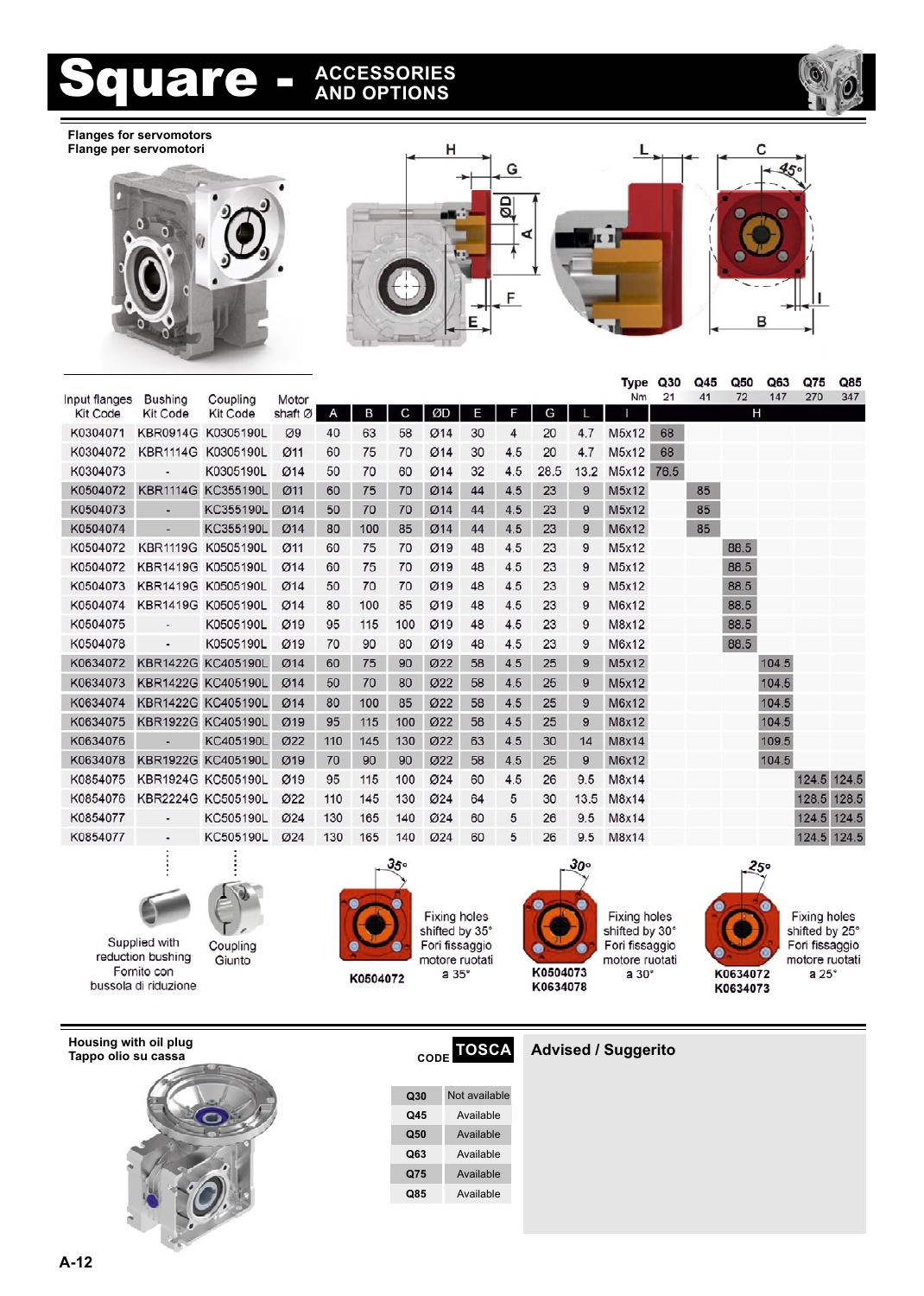

**Double oil seals on input shaft Doppio anello di tenuta albero entrata**



**CODE Advised / Suggerito 2ATEN Ideal for V6 vertical position.** Ideale per posizione verticale V6.



|     |                   | Q30           | Q45          | Q50                                        | Q63     | Q75     | Q85     | Q11           | Q13           | Q15           |
|-----|-------------------|---------------|--------------|--------------------------------------------|---------|---------|---------|---------------|---------------|---------------|
|     | 56 B <sub>5</sub> | Not available |              |                                            |         |         |         |               |               |               |
| Щ   | 63 B <sub>5</sub> | Not available | 25x40x7      | 30x40x7 (1/7+1/30)<br>25x40x7 (1/36+1/100) | 35x47x7 |         |         |               |               |               |
|     | 71 B <sub>5</sub> |               | Not availabe | Not available                              | 35x47x7 | 45x62x7 | 45x62x7 | 45x62x7       | Not available |               |
|     | 80÷90 B5          |               |              | Not available                              | 35x47x7 | 45x62x7 | 45x62x7 | 45x62x7       | Not available |               |
|     | 100÷112 B5        |               |              |                                            |         | 45x62x7 | 45x62x7 | 45x62x7       | Not available | Not available |
|     | 132 B5            |               |              |                                            |         |         |         | Not available | Not available | Not available |
|     | 160 B5            |               |              |                                            |         |         |         |               |               | Not available |
|     | 56 B14            | Not available | 25x40x7      | 25x40x7(1/36+1/100)                        | —       |         |         |               |               |               |
|     | 63 B14            | Not available | Not availabe | Not available                              |         |         |         |               |               |               |
|     | 71 B14            |               | 25x40x7      | 30x40x7 (1/7+1/30)<br>25x40x7 (1/36+1/100) | 35x47x7 |         |         |               |               |               |
|     | 80 B14            |               |              | 30x40x7(1/7+1/30)                          | 35x47x7 | 45x62x7 | 45x62x7 | 45x62x7       |               |               |
|     | 90 B14            |               |              |                                            | 35x47x7 | 45x62x7 | 45x62x7 | 45x62x7       |               |               |
|     | 100÷112 B14       |               |              |                                            |         | 45x62x7 | 45x62x7 | 45x62x7       |               |               |
|     | 132 B14           |               |              |                                            |         |         |         | Not available | –             |               |
|     | 56C               |               | 25X40X7      | 25X40X7                                    | 35x47x7 |         | 45x62x7 |               |               |               |
| EMA | 143/5TC           |               |              |                                            | 35x47x7 |         | 45x62x7 |               |               |               |
| z   | 182/4TC           |               |              |                                            |         |         | 45x62x7 |               |               |               |
|     |                   |               |              |                                            |         |         |         |               |               |               |

**Extended worm shaft kit Kit vite bisporgente CODE 2VBS\_**

**Solid extended worm shaft Vite bisporgente integrale CODE 2VBSI**





Q \_\_E





Q \_\_E

Solid extended worm shaft is not available for type Q11. Vite bisporgente integrale non è disponibile per il Q11.

Q30 and Q45 not available for R version. Q30 e Q45 non disponibili per la versione R.

e

x





**Q75 Q30 Q45 Q50 Q85 Q11 P7Q — P4Q P5Q P8Q P1Q 43Q** (Q45+030) **74Q** (Q75+045) **15Q** (Q11+050) **53Q** (Q50+030) **84Q** (Q85+045)  $\overline{Q}$ **—** 19 **D** 9 11 16 19 25 25 40 **E** 20 30 30 40 50 60 110 **Q** 56 69 72.5 110 121 143 M6  $\textsf{\textbf{X}}$  , and  $\textsf{\textbf{X}}$  , and  $\textsf{\textbf{M}}$  , and  $\textsf{\textbf{M}}$  , and  $\textsf{\textbf{M}}$  , and  $\textsf{\textbf{M}}$  , and  $\textsf{\textbf{M}}$  , and  $\textsf{\textbf{M}}$  , and  $\textsf{\textbf{M}}$  , and  $\textsf{\textbf{M}}$  , and  $\textsf{\textbf{M}}$  , and  $\textsf{\textbf{M}}$  , and  $\textsf{\$ — 11 **d** 9 9 11 16 — 30 **e** 20 20 30 30 — 74 **q** 74 74 77.5 M5 **x** — — — — — M5 M5 M6 M6 —

**The units Q63, Q13 and Q15 are not available with extended worm. I'll riduttori Q63, Q13 e Q15 non sono disponibili con la vite sporgente.** 

Extended worm is produced only on request. Please contact us for minimum quantity. La vite con sporgenza è fornita solo su richiesta. Contattarci per quantità minima.